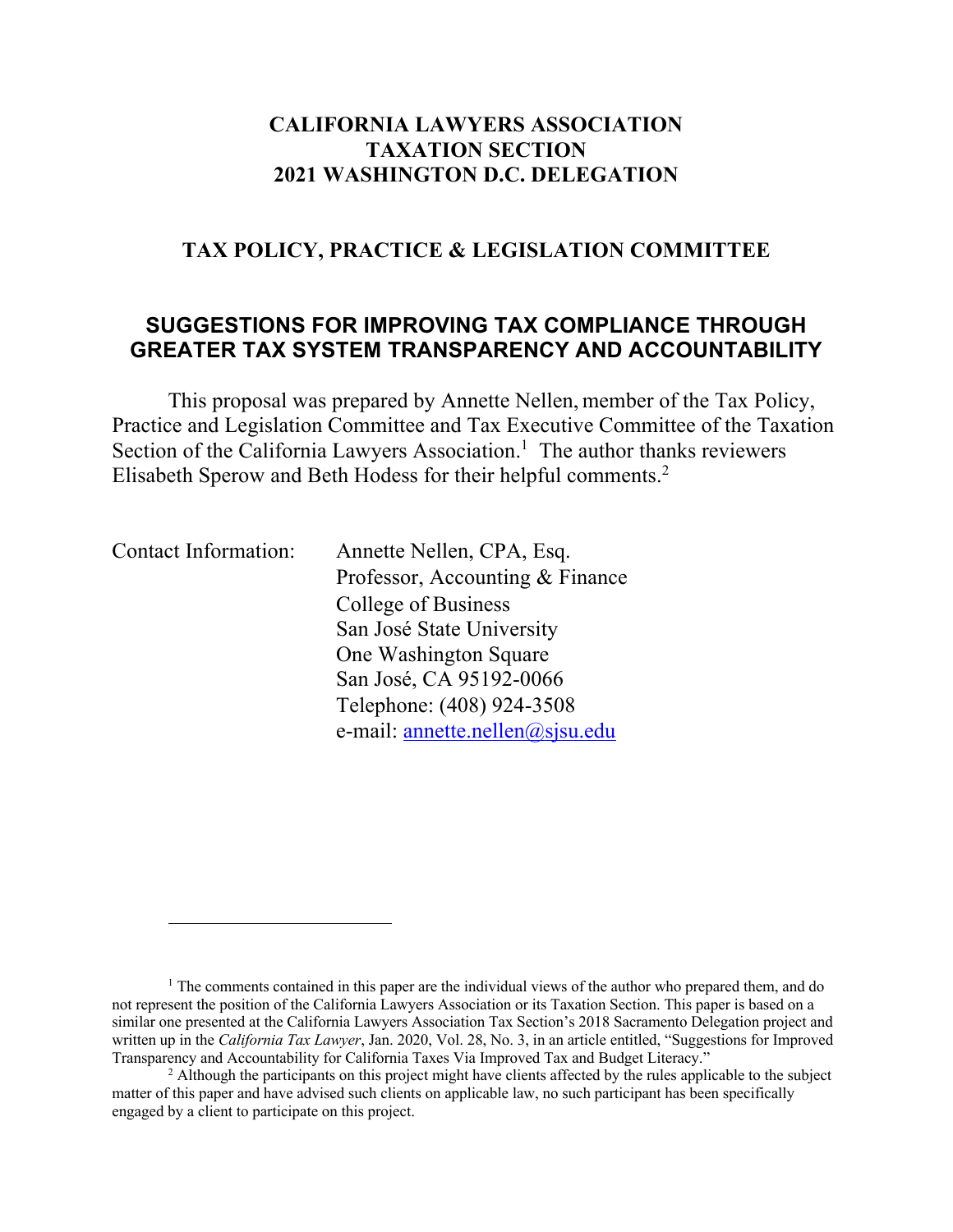## **EXECUTIVE SUMMARY**

Despite the significance of taxes to all individuals―both directly and indirectly, the understanding of taxes among the public is low. This indicates that our tax system does not meet at least two essential principles of good tax policy: transparency and accountability to taxpayers. Not meeting these principles can also lead tax systems to not measure up well against other principles such as simplicity, equity, and neutrality.

Low understanding of the tax system also means that most individuals lack understanding of the components of a basic income tax system. They are likely to think it must include special tax provisions they see on the basic Form 1040. Few individuals know the concept of tax expenditures and their relevance to understanding government spending and budgets.

There are various ways tax agencies and lawmakers can help individuals improve their tax and budget "literacy." Among other things, this includes inserting explanations into existing published documents such as commonly used individual tax forms, avoiding multiple or incomplete information that can increase confusion. The outcome should be an improved tax system in that increased tax and budget knowledge by taxpayers will help the system to better meet the principles of good tax policy. In addition, increased tax literacy can lead to better understanding of the role of taxes in generating government revenues and appreciation for the role of the tax system in government spending. Improved knowledge in these areas will also enable taxpayers to be more informed in understanding tax law changes and asking questions of elected officials and those running for office.

This paper presents suggestions to help improve tax and budget literacy among the public. The suggestions fall within these categories:

- A. Tax returns, instructions and publications.
- B. Taxpayer receipt.
- C. K-12 education.
- D. Celebrate Taxpayers Day.

Implementation considerations are also addressed.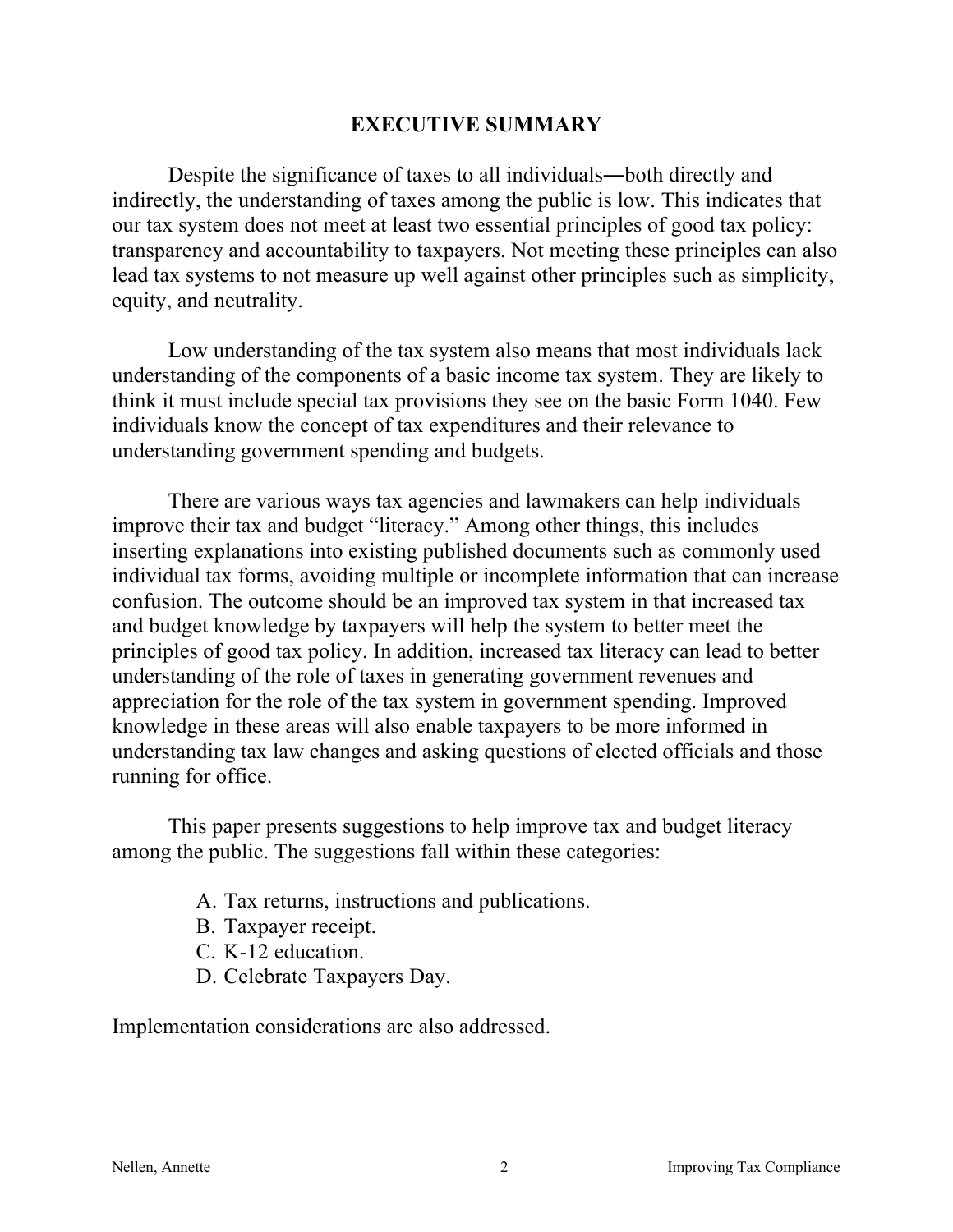## **DISCUSSION**

#### **I. INTRODUCTION**

Individuals pay a variety of taxes at all levels of government and devote some time each year to tax compliance. Yet, the understanding of our tax and budget system by most taxpayers is low. For example, taxpayers are unlikely to be able to:

- State how much they pay to the U.S. Treasury for income taxes, employment taxes and various excise taxes, and their share of corporate income tax.
- Explain the rate structure for the income tax, and the exclusions, deductions, and credits (and the meaning of these terms).
- Explain where their tax dollars go.
- Understand their tax situation in relation to other taxpayers.
- Understand the taxes paid by their employer and other employers (whether for profit or non-profit).
- Know and understand the operation and benefit of various tax preferences provided for health care, housing, retirement savings or higher education expenses,<sup>3</sup> and other tax preferences, or know the role and effect of tax preferences in a tax system and within the government system of distributing various benefits.
- Explain the purpose of various tax incentives, or to distinguish between a tax preference (tax expenditure) and a provision that is part of the basic design of a particular tax (such as the standard deduction in the personal income tax).
- Explain how various tax preferences benefit themselves relative to individuals with different income levels or how to appropriately measure and compare the benefits.
- Name any of the Taxpayer Bill of Rights.<sup>4</sup>
- Know where to get more information about the federal tax structure or budget.

There are various ways that the IRS and other federal offices can assist taxpayers in improving their "tax literacy." The outcome would be an improved tax system in that increased tax and budget knowledge of taxpayers will help the system to better meet the principles of good tax policy. Increased tax literacy can also lead to better understanding and appreciation of the role of taxes in generating government revenues but also the role of certain tax system features in contributing to government spending. Improved knowledge in these areas can lead to a more

 $3$  A 2015 survey by NerdWallet concluded that Americans earn an "F" in their understanding (or lack thereof) on personal finances related to income taxes. Questions asked in the survey included use of IRAs and other retirement plans, 529 education plans, what qualifies as a charitable contribution deduction. NerdWallet, "Americans Failing on Basic Income Tax Knowledge," Feb. 24, 2015;

https://www.nerdwallet.com/blog/taxes/americans-failing-basic-tax-knowledge/.<br><sup>4</sup> This statement refers to the federal Taxpayer Bill of Rights available at IRC section 7508(a)(3) and https://www.irs.gov/taxpayer-bill-of-rights.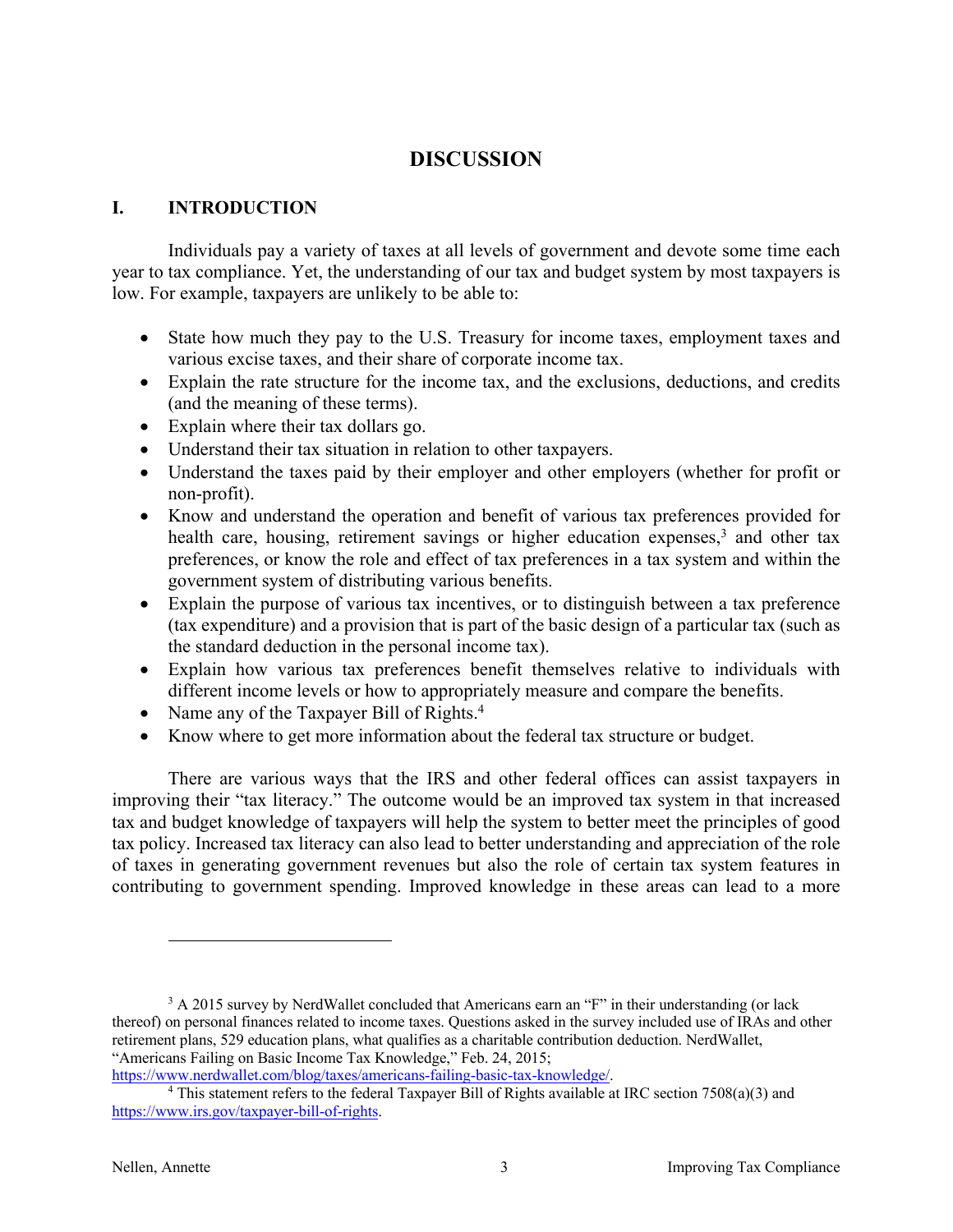informed and compliant electorate. More taxpayers will understand the tax law and reform proposals helping them to ask good questions of elected officials and those running for office.

### **II. TAX POLICY**

#### **A. Definitions**

Various formulations of principles of good tax policy exist. For example, the American Institute of Certified Public Accountants (AICPA) suggests a set of twelve principles of good tax policy.<sup>5</sup> These are explained as follows (taken verbatim from the AICPA report):

- 1. Equity and Fairness. Similarly situated taxpayers should be taxed similarly.
- 2. Certainty. The tax rules should clearly specify how the amount of payment is determined, when payment of the tax should occur, and how payment is made.
- 3. Convenience of Payment. Facilitating a required tax payment at a time or in a manner that is most likely convenient for the taxpayer is important.
- 4. Effective Tax Administration. Costs to collect a tax should be kept to a minimum for both the government and taxpayers.
- 5. Information Security. Tax administration must protect taxpayer information from all forms of unintended and improper disclosure.
- 6. Simplicity. Simple tax laws are necessary so that taxpayers understand the rules and can comply with them correctly and in a cost-efficient manner.
- 7. Neutrality. Minimizing the effect of the tax law on a taxpayer's decisions as to how to carry out a particular transaction or whether to engage in a transaction is important.
- 8. Economic Growth and Efficiency. The tax system should not unduly impede or reduce the productive capacity of the economy.
- 9. Transparency and Visibility. Taxpayers should know that a tax exists and how and when it is imposed upon them and others.
- 10. Minimum Tax Gap. Structuring tax laws to minimize noncompliance is essential.
- 11. Accountability to Taxpayers. Accessibility and visibility of information on tax laws and their development, modification and purpose, are necessary for taxpayers.
- 12. Appropriate Government Revenues. Tax systems should have appropriate levels of predictability, stability and reliability to enable the government to determine the timing and amount of tax collections.

The principles of good tax policy that are the focal point of this paper involve transparency and accountability (#9 and 11 on the AICPA list, respectively).

The AICPA combines transparency with visibility as necessary to allow taxpayers "to know the true cost of transactions." The Government Accountability Office (GAO) lists

<sup>5</sup> AICPA, Guiding Principles of Good Tax Policy: A Framework for Evaluating Tax Proposals, 2017; https://www.aicpa.org/ADVOCACY/TAX/downloadabledocuments/tax-policy-concept-statement-no-1-global.pdf.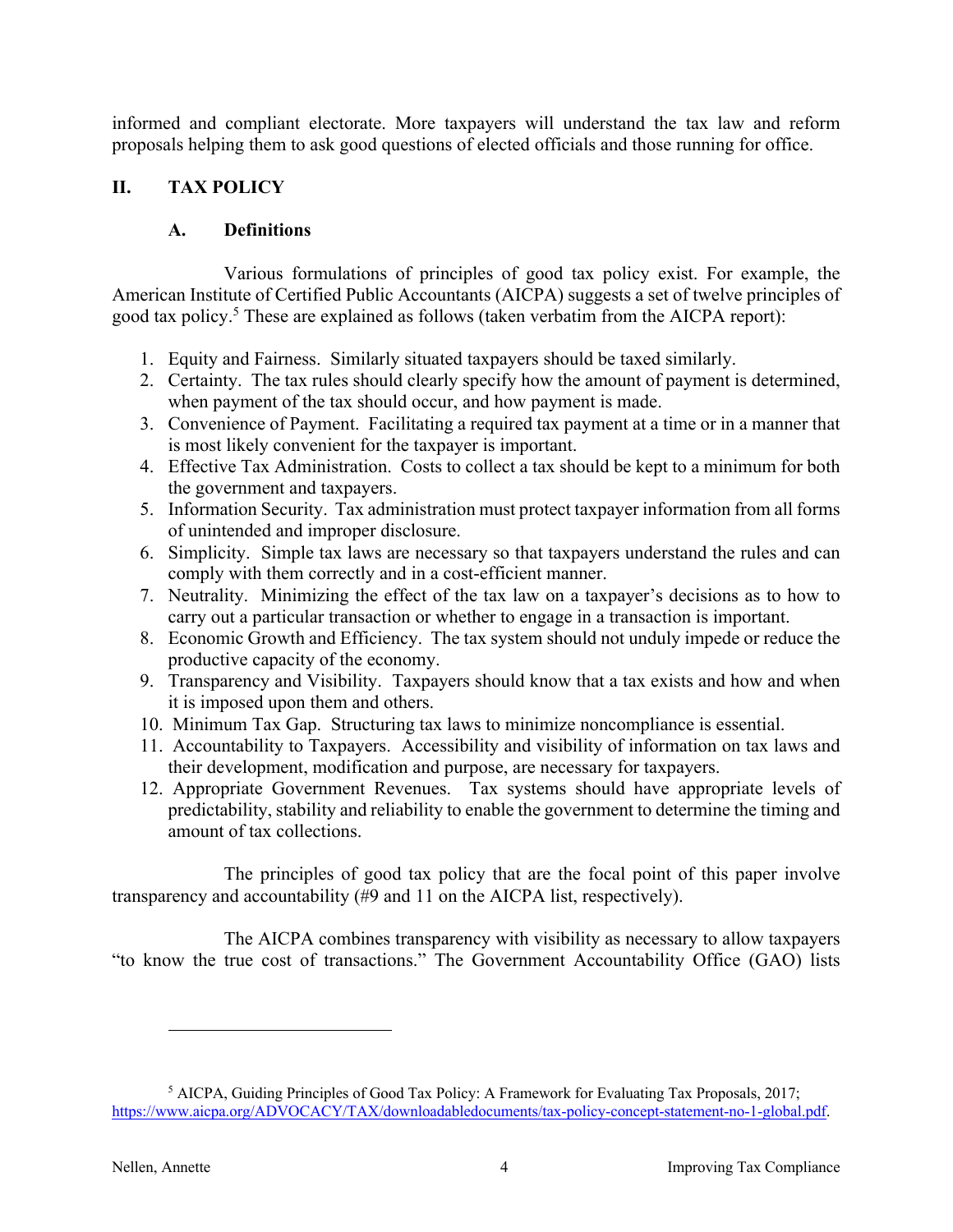transparency as a criterion for a "good tax system" along with equity, economic efficiency, simplicity and administrability. Per the GAO:<sup>6</sup>

"The transparency of a tax system refers to taxpayers' ability to understand how their liabilities are calculated, the logic behind the tax laws, what their own tax burden and that of others is, and the likelihood of facing penalties for noncompliance."

The AICPA states that accountability to taxpayers allows for "broader and more well-informed debate" about tax changes. The AICPA notes that to achieve this principle, taxpayers need "access to information for understanding sources and uses of tax revenues." The AICPA also suggests that accountability helps improve respect for the tax system.<sup>7</sup>

Achievement of the principles of transparency and accountability to taxpayers require that adequate and appropriate information be easily accessible and understandable to taxpayers.

#### **B. Benefits of Increased Transparency and Accountability to Taxpayers**

When a tax system meets the principles of transparency and accountability to taxpayers, it is more likely to also meet other principles of good tax policy. For example, if individuals better understood the concepts of progressivity and regressivity, they might question lawmakers about deductions, exclusions or exemptions that provide greater benefits to higher income taxpayers relative to lower income taxpayers, and the effect on overall progressivity of the system. They might demand changes that allow the tax system to better achieve principles of good tax policy. They might also seek changes in what government subsidies are provided via direct spending versus the tax system (tax expenditures), and even question and suggest changes as to the design and value of various subsidies.

The GAO notes that lack of transparency coupled with complexity "exacerbate doubts about the current tax system's fairness." The GAO further notes that because our tax systems rely on voluntary compliance, low understanding and its side effects can harm compliance.8

Improved transparency and accountability to taxpayers will also improve awareness and understanding of the Taxpayer Bill of Rights. For example, many suggestions offered in this paper tie to the first right to be informed. As explained on the IRS website:<sup>9</sup>

"Taxpayers have the right to know what they need to do to comply with the tax laws. They are entitled to clear explanations of the laws and IRS procedures in all tax forms,

<sup>6</sup> GAO, Understanding the Tax Reform Debate: Background, Criteria, & Questions, GAO-05-1009SP, Sept. 2005, pages 4-5; https://www.gao.gov/assets/210/202725.pdf. 7 AICPA, *supra*, p. 13.

<sup>8</sup> GAO, *supra*, p. 1.

<sup>&</sup>lt;sup>9</sup> IRS, Taxpayer Bill of Rights; https://www.irs.gov/taxpayer-bill-of-rights.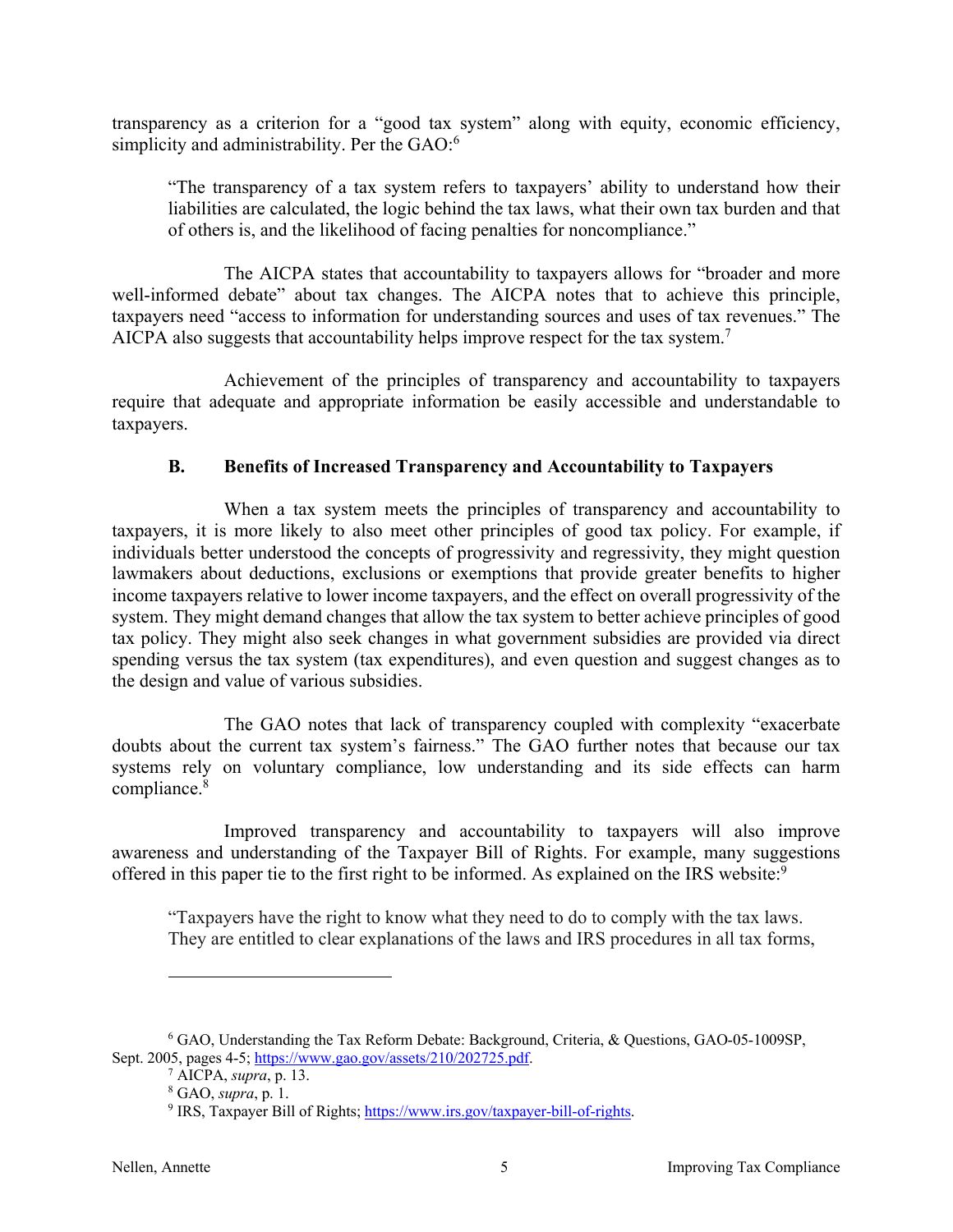instructions, publications, notices, and correspondence. They have the right to be informed of IRS decisions about their tax accounts and to receive clear explanations of the outcomes."

### **III. SUGGESTIONS FOR IMPROVING TRANSPARENCY AND ACCOUNTABILITY TO TAXPAYERS**

This section offers suggestions to help our federal tax system better achieve the tax principles of transparency and accountability to taxpayers. Another way to consider the goal of these suggestions is that they should improve an individual's tax and budget (or fiscal) literacy.

The suggestions are offered within broad categories. The suggestions vary in terms of the party responsible for implementation, execution and maintenance costs, parties reached, and intricacy. Some suggestions are unlikely to work until tax and budget literacy levels have been raised. For example, telling an individual how much they saved in income tax due to various tax preferences is unlikely to have a positive impact until individuals first understand what tax preferences (tax expenditures) are, why they exist, how they are evaluated, and more.

The suggestions address not only the delivery or access approach for the information, but also the types of information that should help improve fiscal literacy.

Categories of suggestions:

- A. Tax returns, instructions, publications, and websites.
- B. Taxpayer receipt.
- C. K-12 education.
- D. Celebrate Taxpayers Day.

#### **A. Tax Returns, Instructions, Publications and Websites**

#### *1. Modifying Existing Forms, Instructions, Publications and Websites*

Tax returns include terminology best understood by someone knowledgeable in taxation. Some individuals may not know terms have special definitions, such as head-ofhousehold or dependent. Given wide access to the Internet, providing an online tax form with explanations that "pop up" when the user scrolls over a line, would be extremely helpful to individuals, rather than only providing an online "static" form. While individuals can look for the instructions to the form, this approach dates to what made sense when we could only look at these items in paper form.

The IRS posts all tax forms on its website for education and access purposes. Making these forms as user friendly and informative as possible is a good use of technology and for promoting a stronger understanding of tax rules and compliance requirements.

The Internet and web browsing allow for enhanced access to information. For example, when an individual scrolls over "Filing Status" on Form 1040 online, a pop-up (or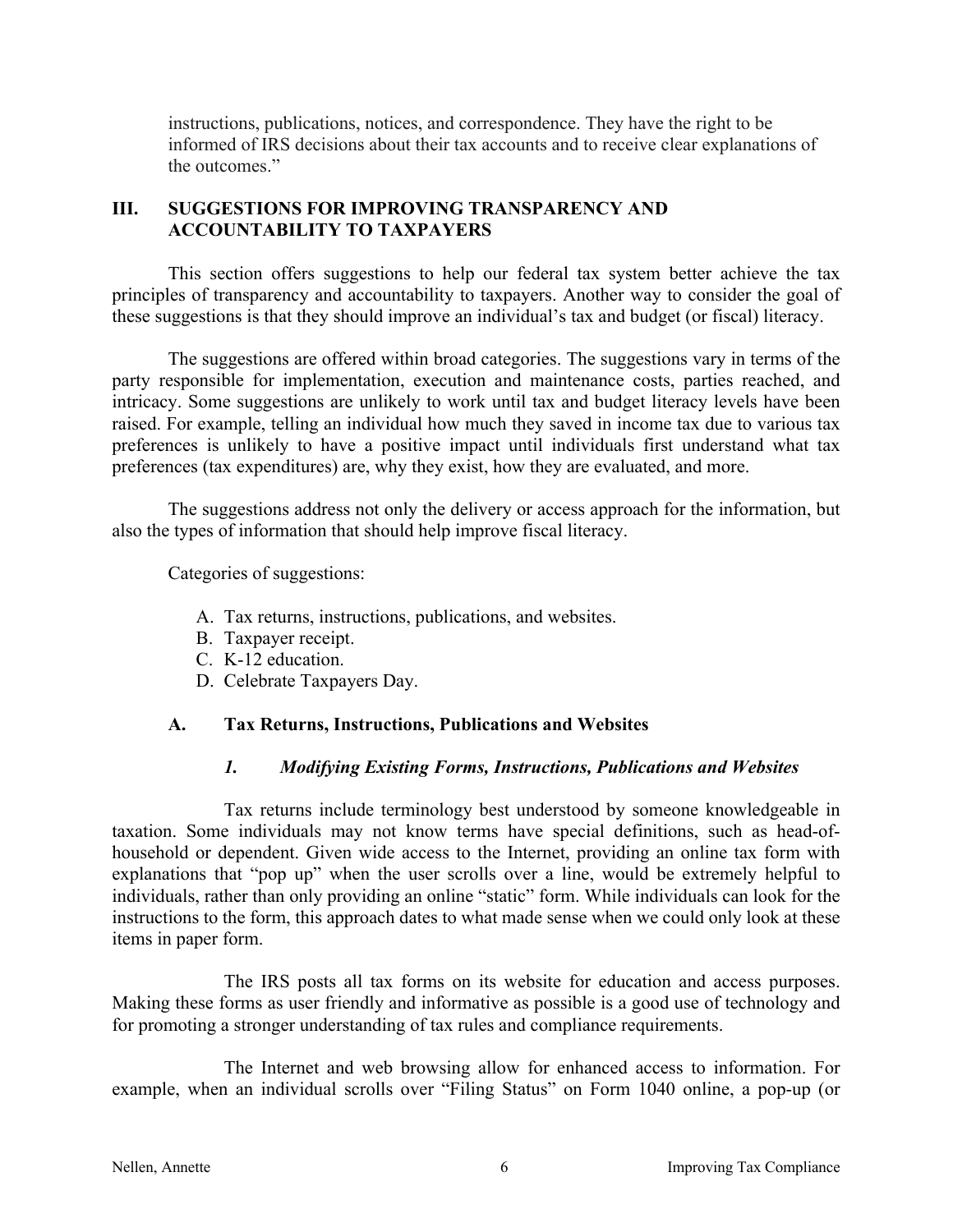"mouseover") could explain the basics and note that for more information, they should scroll over each of the listed options for filing status. Where lines require individuals to insert figures from other forms, the pop-up can let them know where to get that information. The pop-up for "tax due" on the "amount you owe now" line could remind the filer to review their withholding and estimated taxes for the current year to avoid tax due for the current year. Pop-ups could also provide tips for areas where mistakes are common and how to avoid them.

While some lines may require more than a pop-up window, the basic information could be in the pop-up window with a link provided for where more information may be obtained. In addition, reminders could be given about the need to maintain proper records, the filer's responsibility for filing a correct return, and where they can get more information to help them with their tax compliance obligations.

The pop-up per line approach to explaining tax return information can also provide information beyond a compliance focus. For example, where appropriate, the pop-up could state at the end, for example, of each filing status, "approximately X% of filers claim the single status."

The pop-up information approach could remove the need to have separate instructions, although providing them in pdf should still be an option for individuals who want to look at the complete instructions in a single document.

Online publications could also have pop-ups to explain terminology to reduce the need to skip around in the publication. Use of modern technology can make these resource more user-friendly.

Any web-based resource should also be available for viewing on a smartphone as that is how many individuals access information. Consideration must be given to ensuring these website features are ADA-compliant.

#### *2. Limit Confusion and Frustration for Taxpayers and Tax Advisers by Avoiding Repetition of Information, Triple Check for Completeness and Highlight Any Changes Made*

*Avoid Duplicative Information*: The IRS website contains a vast amount of information. This can make it difficult to find complete and accurate information because numerous "hits" are produced from a search. Some items are entirely or partially duplicative which can create confusion and frustration when taxpayers think the items are different, but they turn out to be the same.

A recent example involves the American Rescue Plan Act change to waive the requirement to repay an advance Premium Tax Credit that is larger than what the taxpayer is eligible for based on household income. The explanation from the IRS was provided at these locations: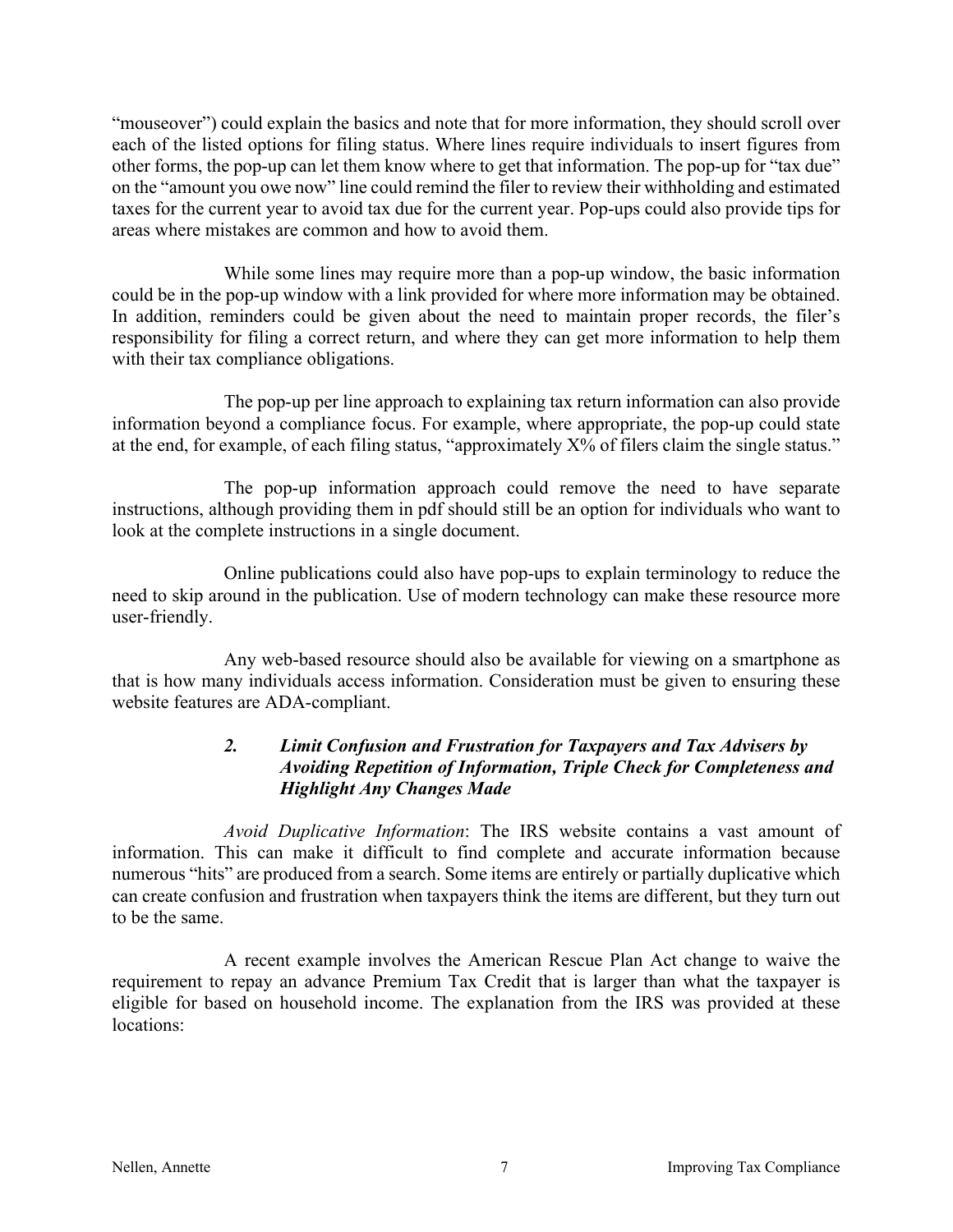- 1. IR-2021-84 (4/9/21), IRS suspends requirement to repay excess advance payments of the 2020 Premium Tax Credit; those claiming net Premium Tax Credit must file Form 8962.
- 2. Website: Suspension of Repayment of Excess Advance Payment of the PTC (posted 4/9/21).
- 3. FS-2021-08 (April 2021), More details about changes for taxpayers who received advance payments of the 2020 Premium Tax Credit (posted 4/9/21).
- 4. COVID Tax Tip 2021-55 (4/22/21), IRS suspends requirement to repay excess advance payments of the 2020 premium tax credit. This tip also includes links at the end:
	- o About Form 8962, Premium Tax Credit
	- o More details about changes for taxpayers who received advance payments of the 2020 Premium Tax Credit [this is FS-2021-08 noted above as item 3]
	- o Suspension of Repayment of Excess Advance Payment of the PTC [this is the website noted above as item 2]

Item 2 above appears to have the most concise and useful information of the four information sites. It begins by noting a change included the American Rescue Plan Act affects tax year 2020. It next offers a brief explanation and then two paragraphs on what to do for filing your 2020 return.

*Aim to Avoid Incomplete or Confusing Information*: Taxpayer and tax practitioner time is sometimes ineffectively used due to incomplete or confusing information provided on the IRS website or form instructions. No doubt, the law grows more complex with each new law and by new types of transactions. Yet, given the millions of people who rely on the IRS website, publications, forms and instructions, all efforts to be as complete as possible will help reduce compliance errors and lessen disrespect and frustration with our tax system.

Two recent examples follow:

• IR-2021-83 (4/9/21), IRS reminds foreign bank and financial account holders that the FBAR deadline remains April 15. This news release states that FBARs are due April 15 and that the extension for the 2020 Forms 1040 to May 17 does not apply to the FBAR form. This news item as originally released made no mention that FinCEN provides an automatic extension of the FBAR form to October 15. Before the addition of the statement highlighted in red below, the author of this paper saw this topic debated on a tax practitioner website because some worried that something had changed such that the October due date (the effective date given an automatic extension to October 15 that has been existence for several years) was no longer available or some action was now required to get the extra time.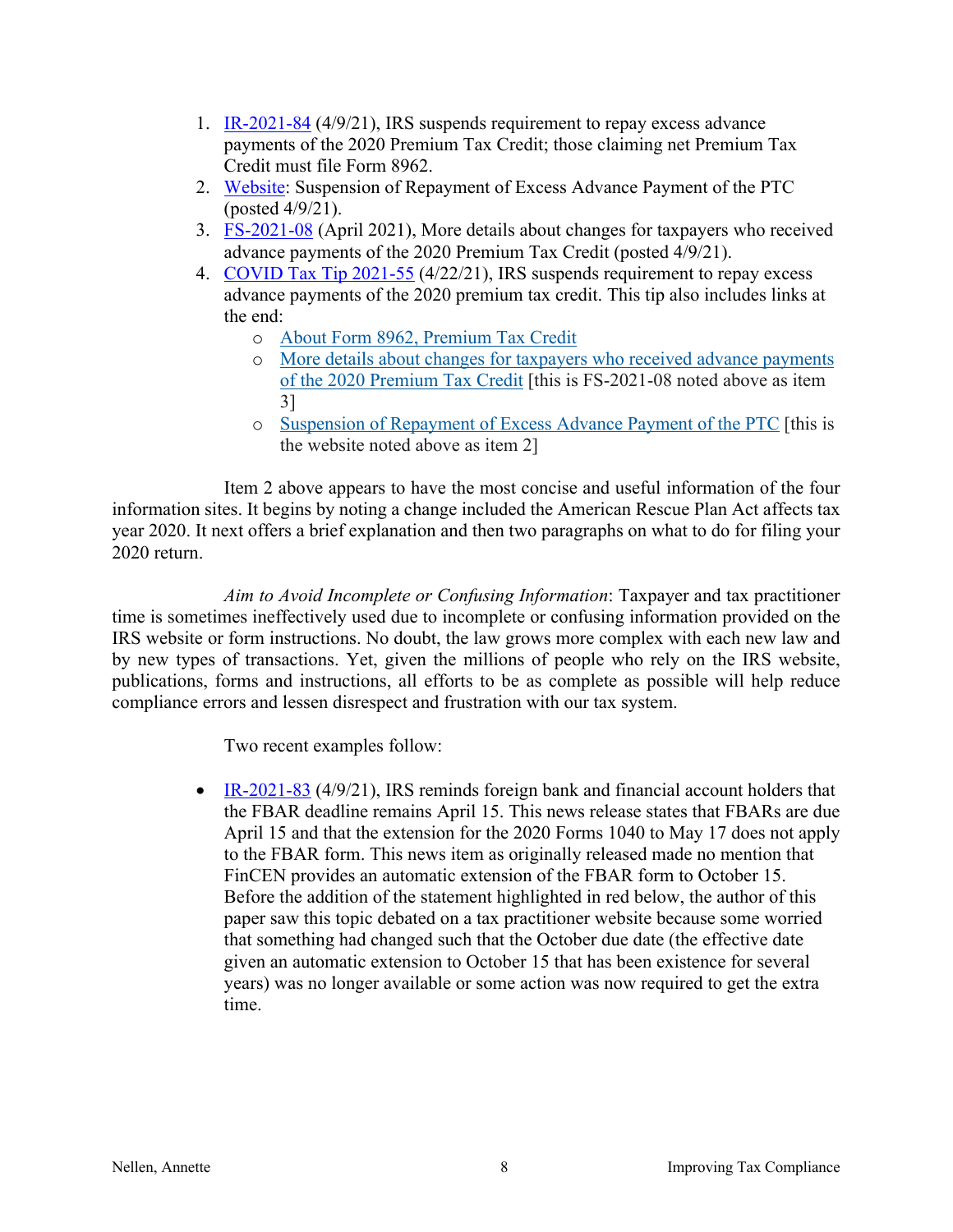| IR-2021-83 as originally released       | IR-2021-83 as later fixed               |
|-----------------------------------------|-----------------------------------------|
| [web as originally released per         | [web at $4/28/21$ ]                     |
| <b>Wayback Machine</b>                  |                                         |
| WASHINGTON — The Internal               | WASHINGTON — The Internal               |
| Revenue Service is reminding U.S.       | Revenue Service is reminding U.S.       |
| citizens, resident aliens and any       | citizens, resident aliens and any       |
| domestic legal entity that the deadline | domestic legal entity that the deadline |
| to file their annual Report of Foreign  | to file their annual Report of Foreign  |
| <b>Bank and Financial Accounts</b>      | <b>Bank and Financial Accounts</b>      |
| $(FBAR)$ is still April 15, 2021.       | $(FBAR)$ is still April 15, 2021.       |
| The extension of the federal income     | The extension of the federal income     |
| tax filing due date and other tax       | tax filing due date and other tax       |
| deadlines for individuals to May 17,    | deadlines for individuals to May 17,    |
| 2021, does not affect the FBAR          | 2021, does not affect the FBAR          |
| requirement.                            | requirement.                            |
|                                         | However, filers missing the April 15    |
|                                         | deadline will receive an automatic      |
|                                         | extension until October 15, 2021, to    |
|                                         | file the FBAR. They don't need to       |
|                                         | request the extension.                  |

Likely, a second and third review of this news release before it was posted would have uncovered that it should state that despite the May 17 due date for 2020 Forms 1040, the FBAR remains due April 15 but continues to have an automatic extension to October 15.

• The virtual currency question on page one of the 2020 Form 1040, reads:

"At any time during 2020, did you receive, sell, send, exchange, or otherwise acquire any financial interest in any virtual currency?

 $\lceil$  | Yes  $\lceil$  | No"

The instructions provide examples of virtual currency transactions (pages 16 to 17). Despite the words "otherwise acquire" in the question, there is no example of a purchase of virtual currency. FAQ 5 added to the IRS website on March 2, 2021 states that if a taxpayer's only virtual currency transactions in 2020 were purchases of virtual currency using real currency, a yes answer is not required. No explanation is offered of what "otherwise acquired" means and why a "purchase" is not an acquisition. Also, not all taxpayers and tax advisers know to look for an FAQ when the Form 1040 instructions already address a line on the tax form, so are likely to check "yes" for purchase of virtual currency using US dollars. The instructions also state: "Regardless of the label applied, if a particular asset has the characteristics of virtual currency, it will be treated as virtual currency for Federal income tax purposes." There is no explanation of what this means and no FAQ.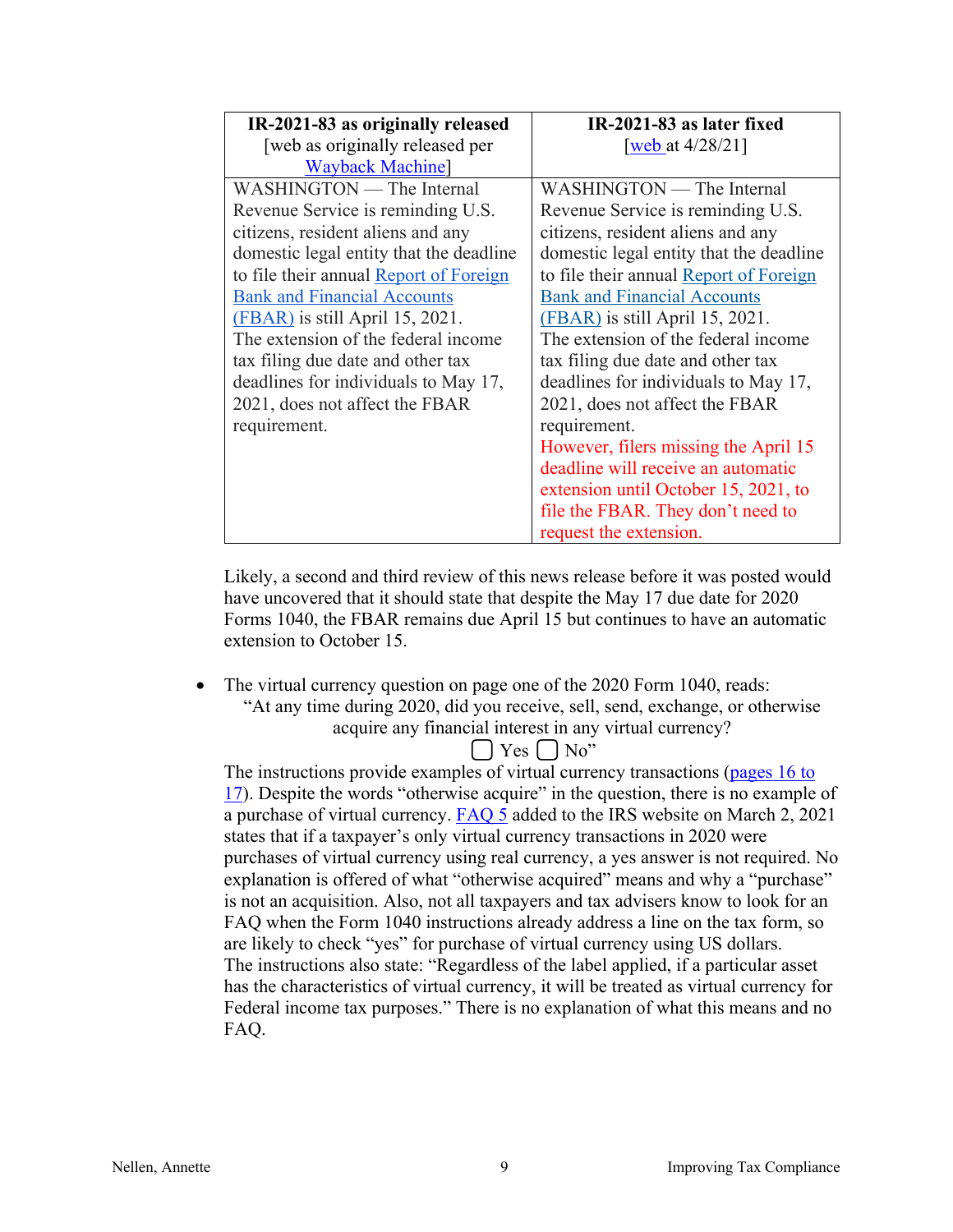Additional review of crucial information would help taxpayers and tax practitioners. Consideration should be given to using volunteer tax practitioners to assist in this immense effort of providing appropriate compliance information to taxpayers.

*Highlight Changes Made to Website Information*: As illustrated by the FBAR news release described above, corrections are sometimes made to IRS websites. Another recent example was a posting on March 12, 2021, the day after enactment of the American Rescue Plan Act (P.L. 117-2; 3/11/21). The posting appeared on the website: Post-Release Changes to Tax Forms, Instructions, and Publications. It was labeled "New Exclusion of up to \$10,200 of Unemployment Compensation." The website explained that for 2020 the American Rescue Plan Act excludes up to \$10,200 of unemployment compensation (the Act added IRC Section 85(c)). The version posted on March 12 explained that the \$150,000 threshold included unemployment compensation. On March 23, a new posting on this topic was made with the same heading but with a revised worksheet where unemployment compensation was not included in the \$150,000 threshold amount. No explanation was offered about this change in interpretation of IRC Section 85(c). Also, the March 12 website posting was removed as if it had never been there.

The wording of new Section 85(c) is confusing because it states that adjusted gross income is to be computed without regard to Section 85 so both the inclusion and exclusion are ignored, which is puzzling.

To highlight the law's complexity, it would be more transparent and provide greater accountability to taxpayers, to note that a website has been updated or modified to correct a mistake or to clarify a point and to note the date of the change. This makes it more obvious to users that what they may have read earlier has indeed changed and the reason for the change.

#### *3. New Tax Forms or Schedules to Promote Tax System Literacy*

A few new tax forms or schedules should be considered if they can help improve understanding of how tax systems work.

*Tax preferences highlighted*: One idea is to have a form that lists all tax preferences so a taxpayer can easily see the tax savings they obtain from these special rules. The form could list the most common preferences such as (a) exemptions for employer-provided health insurance, fringe benefits and tax-exempt interest income, (b) itemized deductions (Schedule A), and (c) tax credits. Instructions could list all such items, which can easily be over 70 items at the federal level. Taxpayers would report the amount of the exemption, deduction, credit or special rate. Instructions would explain what original form (or other source) has the information. The total would be multiplied by the taxpayer's marginal tax rate to show the tax reduction received, or the tax table can be used to compute the tax savings. Tax preparation software would make this tax preferences form seamlessly simple to prepare.

Another potential benefit of such a form is that it could be used if the federal government implements an across-the-board spending cut such as due to an economic recession. Typically, such a cut only addresses direct spending rather than also tax expenditures. Given that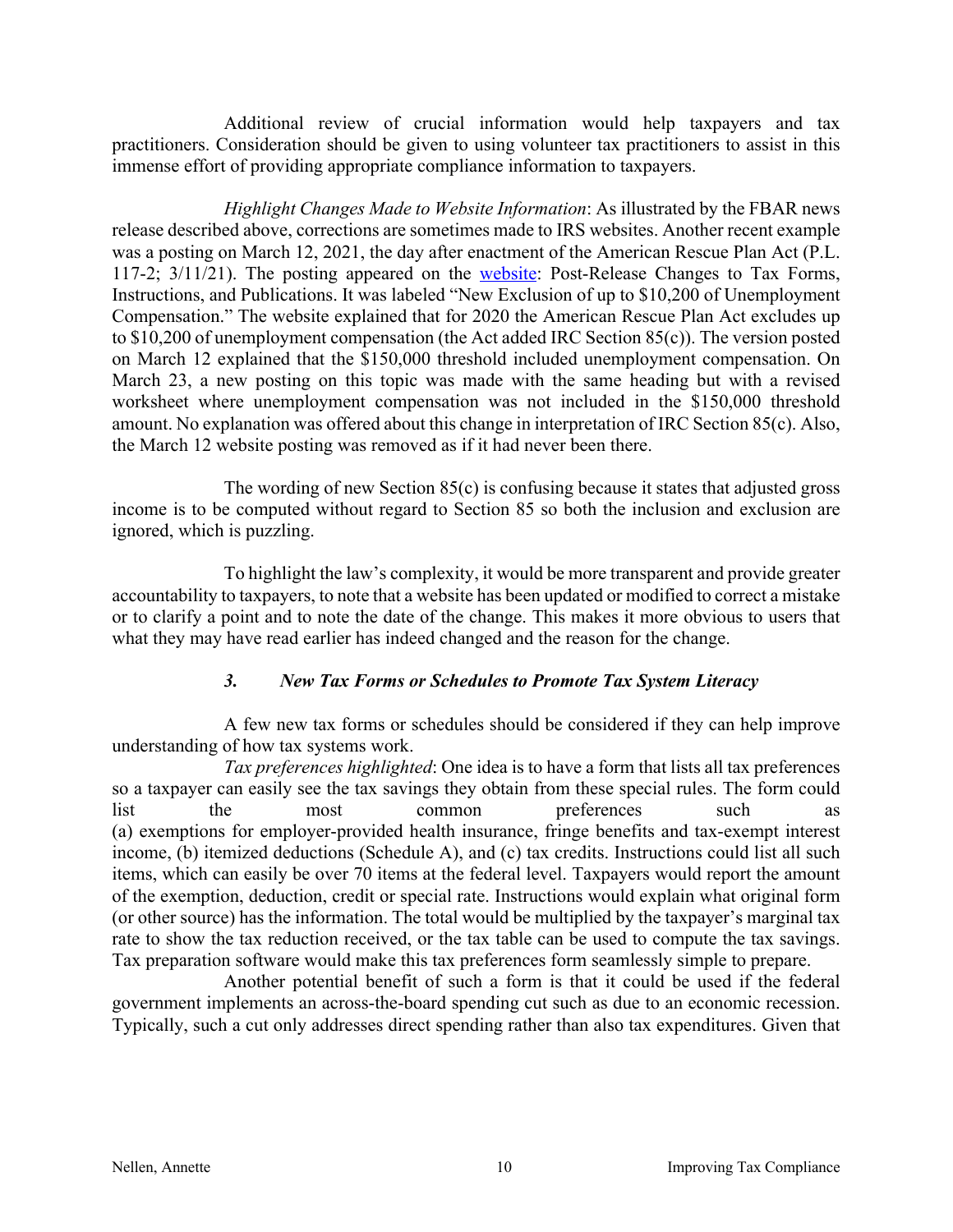tax expenditures exceed direct, discretionary spending today,<sup>10</sup> significant spending escapes cuts and an opportunity to highlight to taxpayers that spending exists in the tax system is missed. The tax preference amounts from the Form 1040 (or Form 1120) could be totaled, multiplied by the taxpayer's marginal tax rate, and multiplied by the spending cut percentage (such as 5 percent), with that amount added to the taxpayer's tax liability for the year. This exercise would improve tax and budget literacy to highlight that not all spending is direct spending in agency budgets, but that spending also exists in the tax system.

*Elections:* Another new form to consider is an Elections form to be used for making all possible elections. Today, there are numerous elections such as under Section 179 (expensing), Reg. 1.263(a)-1(f) (de minimis safe harbor), Rev. Proc. 2019-38 (Section 199A rental real estate safe harbor) and several others. A benefit of this type of form is simplification of the election process by having elections made by checking the appropriate box on the Elections Form. It also helps taxpayers understand the tax system better by listing all elections in one place to reduce the likelihood of overlooking one.

*Reconciliation of information returns:* Another new form to consider enables taxpayers to easily add a reconciliation to the return to explain an erroneous information report or one that requires adjustment. For example, if an individual receives a 1099-K from a crowdsourcing website but the amount received is a non-taxable gift, the form will allow for the individual to list the amount and to reduce it by the non-taxable portion. Or a taxpayer may have received a Form 1099-C, Cancellation of Debt, but be unaware of possible cancellation of debt exclusions under Section 108. The new form would help remind the filer of this possible exclusion (and could replace the individual's need to use Form 982, Reduction of Tax Attributes Due to Discharge of Indebtedness).

#### **B. Taxpayer Receipt**

A few states and the White House under President Obama<sup>11</sup> offered a taxpayer receipt to interested parties who visited the taxpayer receipt website. The California Franchise Tax Board last offered one for 2017.12 Taxpayers entered their California state income tax figure from Form 540 and clicked the button for "Get CA Tax Receipt." This produced a screen image showing how the tax payment allocated among broad spending categories of the state budget,

<sup>10</sup> Congressional Budget Office, *An Overview of the Economic Outlook: 2021 to 2031*, Feb. 2021; https://www.cbo.gov/publication/56970. The appendix of this report focuses on tax expenditures, noting that for fiscal year 2021, the "value" of over 200 individual and corporate income and payroll tax expenditures totaled \$1.8 trillion which exceeds estimated discretionary spending for that year. <sup>11</sup> Campaign to Cut Waste, Online Tax Receipt;

https://obamawhitehouse.archives.gov/21stcenturygov/tools/tax-receipt. This operated similarly to the Franchise Tax Board receipt. The website asked for the taxpayer's income, Social Security and Medicare taxes and then produced a "receipt" showing the percentage and dollar amount that was used within broad categories of government direct

spending.<br><sup>12</sup> FTB, 2017 Income Tax Receipt; https://web.archive.org/web/20181202012434/https://www.ftb.ca.gov/individuals/taxreceipt/index.shtml.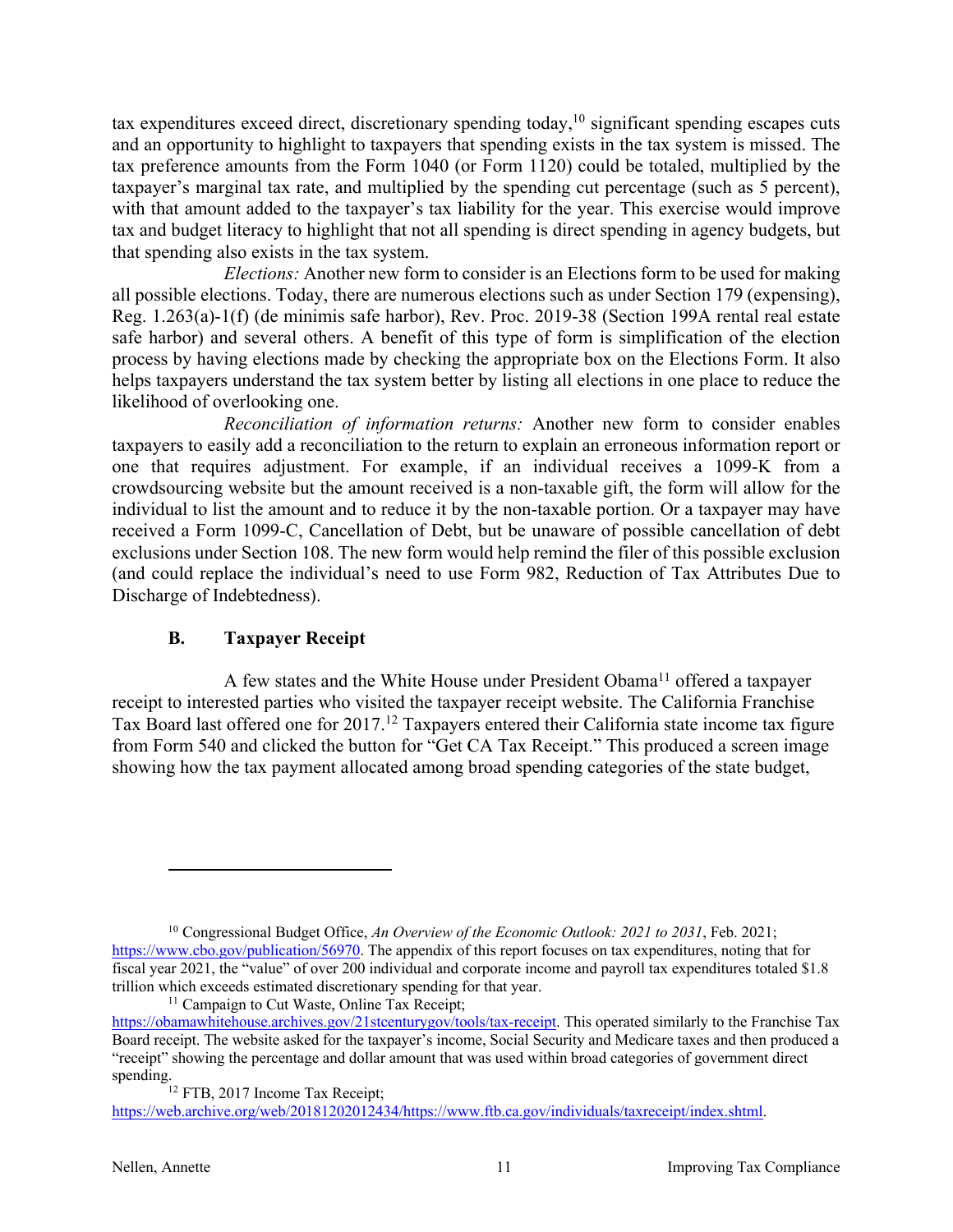such as health services, K-12 education, higher education, environmental protection, and government operations.13

This simple taxpayer receipt is good but limited. It could be improved by such changes as:

- Have taxpayers enter all of the federal taxes they pay as shown on their Form 1040 and Forms W-2 (employment taxes). Such taxes can be estimated by the online tool based on income, miles driven (for the gasoline excise tax), certain purchases, such as alcohol, etc.
- Show the taxpayer's marginal and effective income tax rates.
- Show the tax preferences claimed by the individual and how much they saved due to these rules. The receipt can also include how key preferences are used among different income levels and the "cost" of these tax expenditures. The data on how the expenditures are used should include numerous income levels including the top 1.0, 0.1 and 0.01 percent of individuals with the highest income and the dollar amount and total percent each level uses of the particular tax expenditure. At least the top 20 individual tax expenditures should be included with a link to the entire list and an explanation (such as from the Joint Committee on Taxation website).
- Include taxes paid indirectly (tax incidence). For example, what is the individual's share of the corporate income tax and the employer's share of employment taxes? An explanation of "tax incidence" should also be provided. The Texas Comptroller's Tax Exemptions and Tax Incidence Report explains taxes collected at the state and local levels, tax expenditures data and explanations, and the incidence of each tax. For example, the report for 2020 shows the incidence of the school property tax by household income quintile. It shows the average amount paid, percent of total tax paid and the tax as a percent of the individual's income.<sup>14</sup>

<sup>&</sup>lt;sup>13</sup> Transparent.utah.gov provides a taxpayer receipt that requires users to enter their state income tax and state sales tax information. Like the FTB receipt, the Utah receipt shows how the dollars were used among broad expenditure categories. The site appears not to be maintained though as most links go to a website<br>Utah.gov/transparency/ that do not work. See https://www.utah.gov/taxpayer-receipt/.

<sup>&</sup>lt;sup>14</sup> Texas Comptroller, Tax Exemptions & Tax Incidence, Dec. 2020, page 64; https://comptroller.texas.gov/transparency/reports/tax-exemptions-and-incidence/2020/96-463.pdf. The Comptroller also reports a "Suits Index" as part of the tax incidence of each tax. This index shows ranges of  $+1.0$  (progressive) to -1.0 (regressive tax), with 0.0 indicating a "perfectly proportional" tax for all income quintiles (see page 44 of the report).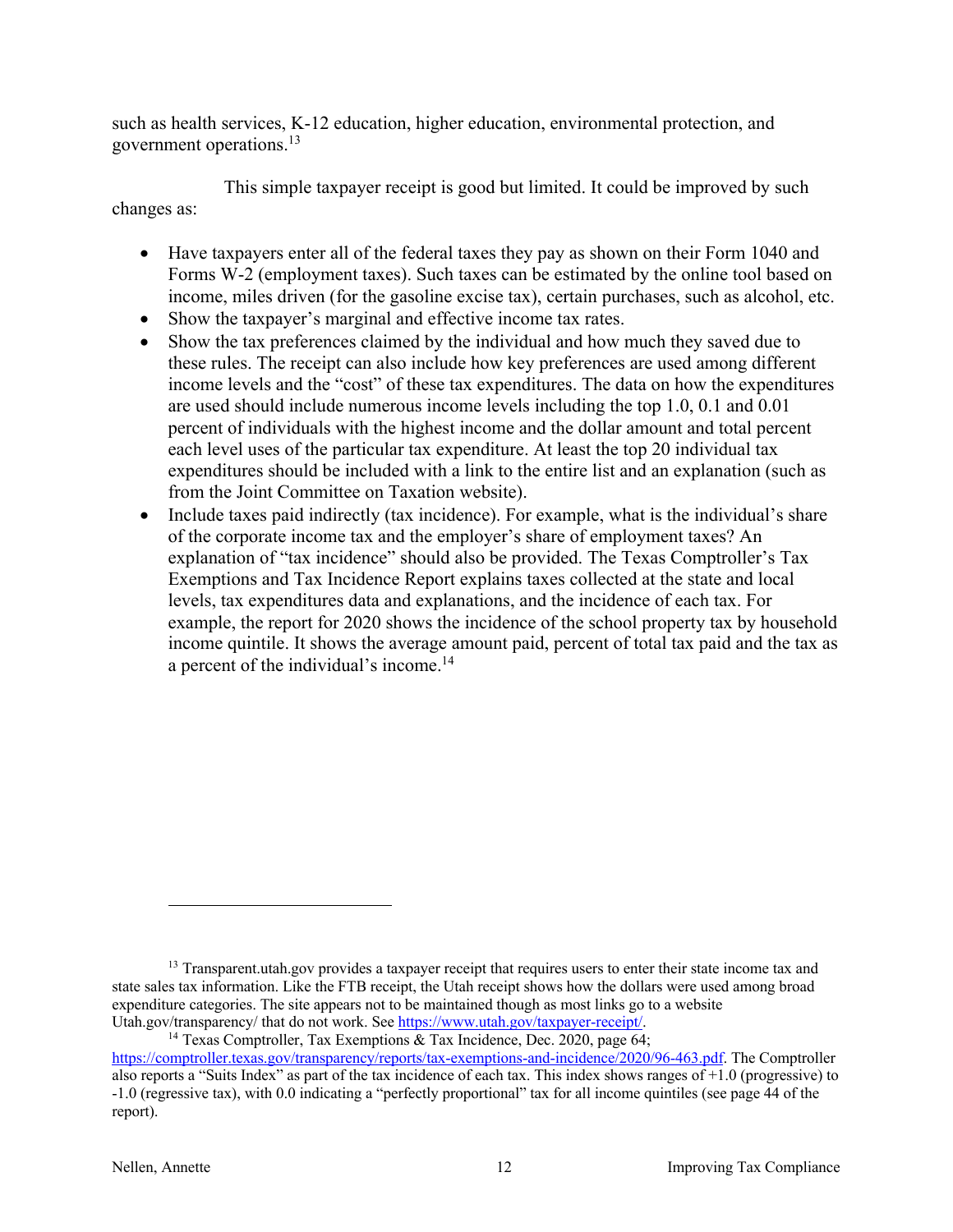| Quintile           | <b>Household</b><br><b>Income</b> | <b>Amount</b> | <b>Percent of</b><br><b>Total Tax</b><br>Paid | <b>Tax as</b><br><b>Percent</b><br>of Total<br><b>Income</b> |
|--------------------|-----------------------------------|---------------|-----------------------------------------------|--------------------------------------------------------------|
| <b>Ouintile 1</b>  | Less than \$31,951                | \$2,573.9     | 6.3%                                          | 6.9%                                                         |
| <b>Ouintile 2</b>  | 31,951 - 56,449                   | 3,509.7       | 8.6%                                          | 3.8%                                                         |
| <b>Ouintile 3</b>  | 56,449 - 91,375                   | 5,027.2       | 12.3%                                         | 3.2%                                                         |
| <b>Ouintile 4</b>  | 91,375 - 156,718                  | 6,939.3       | 17.0%                                         | 2.6%                                                         |
| <b>Ouintile 5</b>  | 156,718 and higher                | 13,982.2      | 34.2%                                         | 1.9%                                                         |
| <b>Residents</b>   |                                   | 32,032.4      | 78.4%                                         |                                                              |
| Exported           |                                   | 8,805.6       | 21.6%                                         |                                                              |
| <b>Total</b>       |                                   | \$40,838.0    | 100.0%                                        |                                                              |
|                    | Estimated Equity of Tax           |               |                                               |                                                              |
| <b>Suits Index</b> | $-0.113$                          |               |                                               |                                                              |

The above information helps individuals see they pay some taxes indirectly (such as renters indirectly paying property taxes directly imposed on the property owner). Such information provides a better picture of everyone's tax obligations and contributions. The tax incidence information requires background information on how taxes are paid directly and indirectly (from an economic perspective). Without this background information in layperson terms, the data may only confuse taxpayers. The incidence information showing taxes paid indirectly could be explained and provided

- on the taxpayer receipt. • Show what income quintile the taxpayer is in and its dollar size range, among other quintiles.
- Show what the spending breakdown would have been based on the federal budget of five years ago to highlight significant changes.
- Include the names and email addresses of their elected officials so they can ask questions or seek additional information.

To help more individuals know of the receipt option, the URL and brief explanation of the tool and its benefits can be noted on the IRS main website, an email receipt or window provided once a return is e-filed, and listed on the website of a few other government agencies that individuals frequently visit, as well as the websites of members of Congress. 15

The receipt could also be "pushed" to individuals such as through email (if the individual included it on their Form 1040). H.R. 1323, Taxpayer Receipt Act  $(117<sup>th</sup> Congress)$ ,

<sup>15</sup> For more on taxpayer receipts, see Nellen, "Transparency for Individual Taxes," *AICPA Tax Insider*, April 14, 2016; https://www.thetaxadviser.com/newsletters/2016/apr/transparency-for-individual-taxes.html.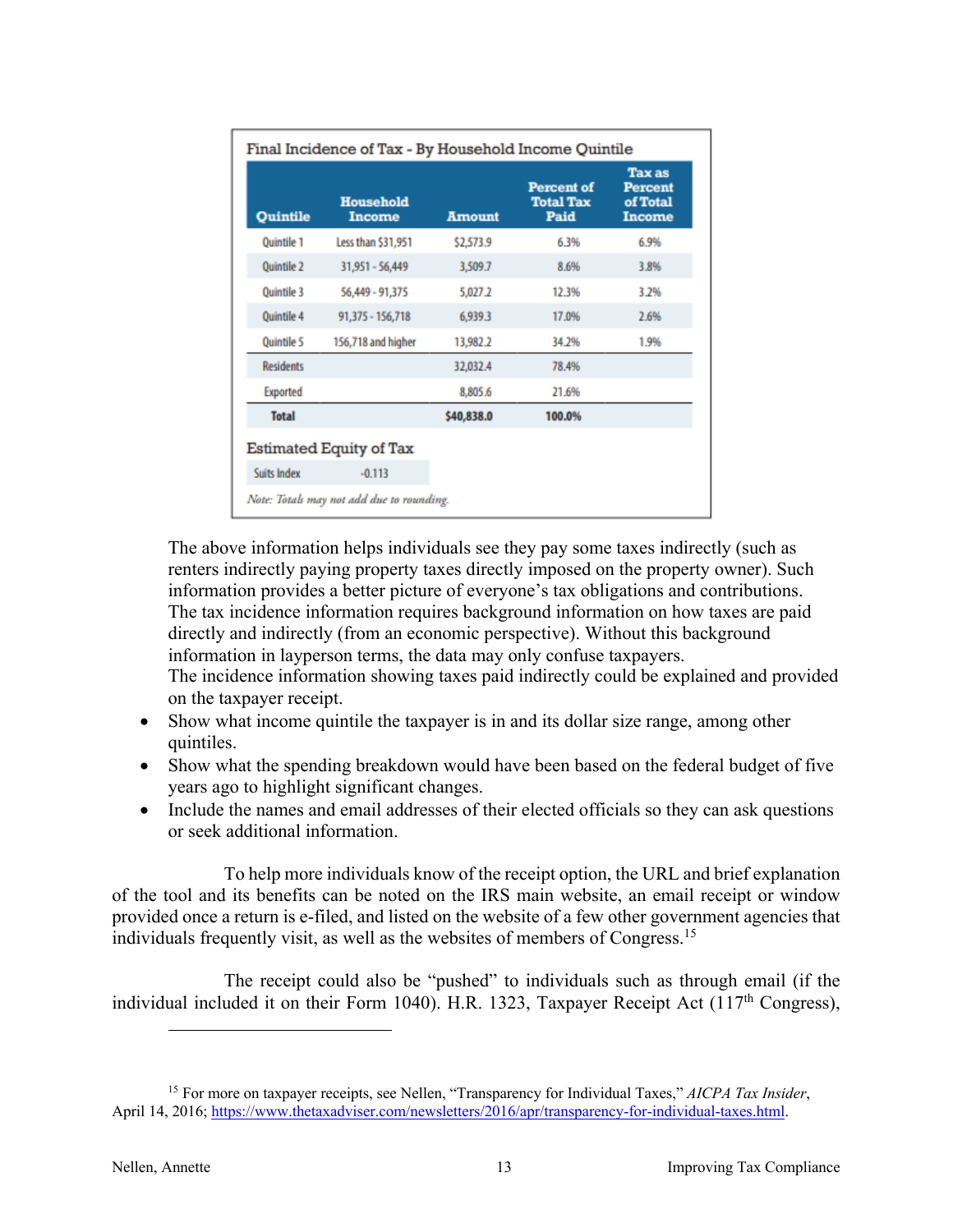calls for the Treasury Department or IRS to provide "to each individual filing a Federal income tax return for a calendar year, a one-page estimate of how the taxpayer's money was spent by the Government during the immediately preceding calendar year"<sup>16</sup> It does not state how the receipt is to be provided. Use of the U.S. Post Office should be avoided due to the cost of printing and mailing and because many individuals would prefer to receive the information electronically. H.R. 3855 (114th Congress) suggested that the IRS explore use of modern technologies such as email and interactive programs on its website to enable taxpayers to obtain the receipt. There would still be a need to ensure individuals know of the site, such as via a message sent after e-filing.

Provision of a taxpayer receipt via an "IRS Tax App" (also see Section IV later), based on the current IRS2Go Mobile App, should be a low-cost approach for providing the receipt. Occasional reminder messages could be delivered via the app to remind taxpayers of the opportunity to get a receipt and the benefit of the information to them.

### **C. K-12 Education**

Understanding taxation―a topic that affects everyone, need not wait until a person gets their first job and completes an income tax return. We have all likely heard stories of the high school student or graduate surprised that their first paycheck is less than expected. For a student to study government operations in various grades from  $4<sup>th</sup>$  to  $12<sup>th</sup>$  and not know about income and other taxes, is simply wrong. How can someone learn how government functions without knowing where the resources for its operation come from and their role in that funding?

It should be simple to find many places where various tax topics can be included in the curriculum. For example, math problems can include not only calculating a worker's gross earnings, but their net earnings.

Likely similar to other states, the California Common Core for Grade 7 math includes the following as a focal area: $17$ 

"Students extend their understanding of ratios and develop understanding of proportionality to solve single- and multi-step problems. Students use their understanding of ratios and proportionality to solve a wide variety of percent problems, including those involving discounts, interest, taxes, tips, and percent increase or decrease."

A sample 6<sup>th</sup> grade math problem from the State of Louisiana involves an individual who earns \$6 per hour plus a \$30 bonus for the week. If she works 32 hours in the week, how much did she earn.<sup>18</sup> This problem (and many like it in many grades) overlooks an opportunity to

<sup>&</sup>lt;sup>16</sup> This bill has been introduced before, such as H.R. 6458 (111<sup>th</sup> Congress). The taxpayer receipt called for in this bill includes a table of the ten most costly tax expenditures.

<sup>&</sup>lt;sup>17</sup> California State Board of Education, California Common Core State Standards – Mathematics, p. 46;<br>https://www.cde.ca.gov/be/st/ss/documents/ccssmathstandardaug2013.pdf.

 $18$  Louisiana Dept. of Education, Grade 6 Math Practice Test 2013-2014, p. 13, problem 22; https://www.louisianabelieves.com/docs/assessment/practice-test-math-grade-6.pdf.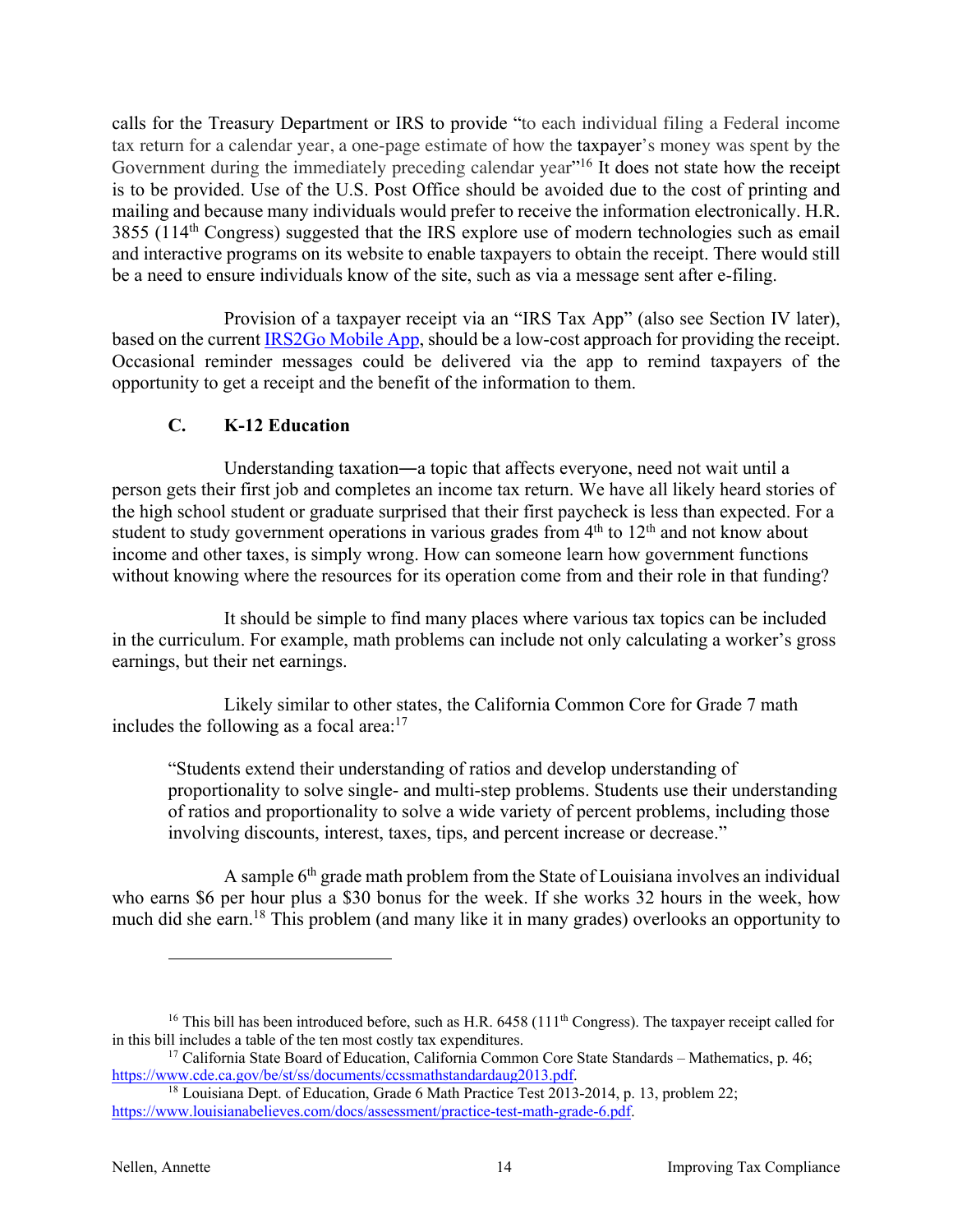define "gross earnings" and "net earnings" and to also have students calculate federal and state taxes withheld. The supplements to this simple gross earnings problem would also enable students to use percentages (such as to calculate FICA and Medicare taxes, and state and local taxes), and use tax tables.

Math students could also visit the IRS website for the information they need. A section on the website for teachers and students of various grades could provide basic tax information at the appropriate age level. The information should be suitable for various grade levels and subjects including math, social studies, civics, history, and classes where students may be reporting on current events.

State tax agencies and professional tax organizations (such as state CPA societies, AICPA, and tax practitioner associations) could provide tax problems for various grade levels along with answers and explanations. Perhaps the IRS could serve as a repository for the information with links to organizations that can provide more (such as Junior Achievement, various educational organizations, and community organizations that might promote and create resources through their own means).

Besides promoting tax and budget literacy through math courses, civics courses should include lessons on where government revenues come from, the basics of different taxes, who pays these taxes and how, and an individual's role and responsibilities in the tax system. Again, appropriate government agencies and members of Congress could include links on their websites for students with the information appropriate for various specified grade levels.

The IRS has a website, Understanding Taxes,<sup>19</sup> with information directed to teachers and students. It includes lesson plans and fact sheets. The information is detailed and clear, including definitions of key terms. Unfortunately, the website is not maintained. For example, the lesson on dependents includes the dollar amount for the dependency exemption for 2014.

This IRS educational website is well-developed and extensive resources likely were devoted to creating it. This is an outstanding foundation for helping educate primary and secondary school students on taxation basics and providing significant resources for teachers. Consideration should be made to finding resources to maintain the site as doing so should help students become more compliant taxpayers and build respect for the tax system by removing a good amount of the mystery that exists due to lack of education about taxes.

### **D. Celebrate Taxpayers Day**

Celebratory events should also be considered, such as making a specific day "Celebrating Taxpayers Day." The City of Philadelphia Department of Revenue annually, such as on February 28, 2020, honors taxpayers for paying on time. Department of Revenue employees are available, information is displayed, and "fun prizes," and refreshments are available.<sup>20</sup>

<sup>&</sup>lt;sup>19</sup> IRS, Understanding Taxes; https://apps.irs.gov/app/understandingTaxes/teacher/index.jsp.  $^{20}$  City of Philadelphia, Video: Taxpayer Appreciation Day, March 2, 2020; https://www.phila.gov/2020-

<sup>03-02-</sup>video-taxpayer-appreciation-day/. The event appears to be held at the Department of Revenue office location.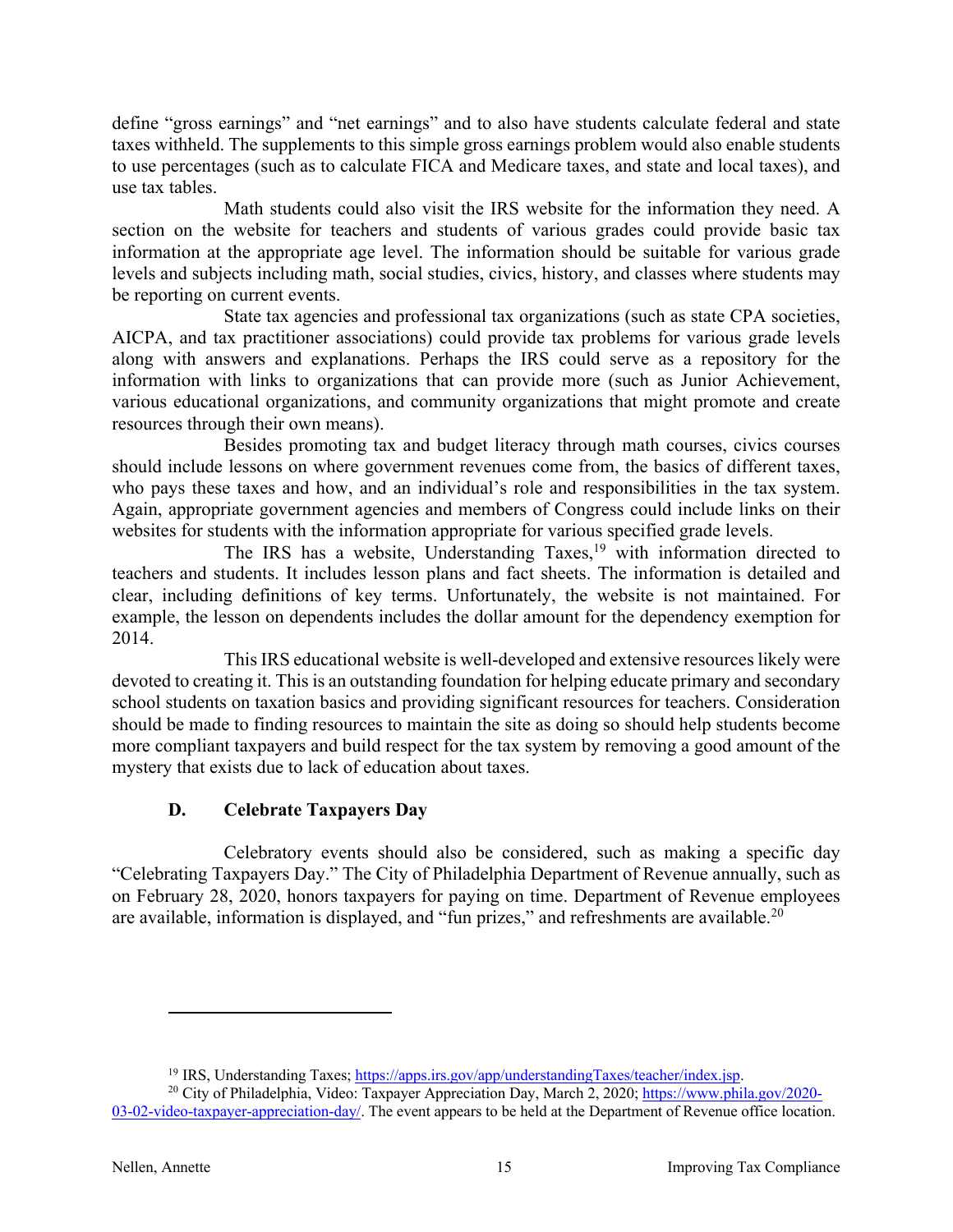A 2015 report from the Organization for Economic Cooperation and Development (OECD) describes various educational and celebratory events used in 28 developing countries to build "tax culture" and promote positive tax morale.<sup>21</sup> Examples include:

- Nigeria created a soap opera for television called "Binding Duty" that includes well-known actors, scripts with accurate tax information, and "dramatic flair [on] how the old order of inefficient and corrupt tax collection has changed, that it pays to be compliant, and that everyone has a responsibility to contribute to the development of their community and country."22
- Guatemala uses "tax lotteries" where individuals deposit official VAT receipts with the possibility of winning a prize. The government also produces "tax dramas" featuring honest Simón, a good taxpayer. These dramas are shown on television, YouTube and at public events. Also, since 2008, the country holds annual "Strength Lies in Numbers" festivals each April. The goal is to strengthen a culture of tax compliance and citizenship. The festivals also promote art and culture.23
- Rwanda holds an annual Taxpayers' Day to celebrate tax compliance and help citizens understand the connection between taxes and economic development. A report is published to help people understand data on tax revenues and challenges facing the tax agency. The president of Rwanda officiates at the celebration.<sup>24</sup>

While the events described in the 2015 OECD report take place in developing countries, the ideas should not be viewed as relevant only in these countries.<sup>25</sup> While a key theme in these locations is to improve tax compliance and understanding of how that helps the country advance, that message is not only relevant in developing countries, but also needed in the U.S. The IRS estimates that the annual federal tax gap is about \$441 billion<sup>26</sup> and tax gaps exist in every U.S. subnational taxing jurisdiction as well. Also, as noted in this paper, there are numerous tax technical topics where understanding is low, coupled with weak understanding of tax system design (tax policy) and the interaction of tax systems and government budgets. Ideas on how to improve tax and budget literacy, should be considered for celebrate taxpayers day due to the

<sup>21</sup> OECD, *Building Tax Culture, Compliance and Citizenship: A Global Source Book on Taxpayer Education*, 2015.

<sup>22</sup> OECD, *supra*, p. 143.

<sup>23</sup> OECD, *supra*, pages 84-86.

<sup>24</sup> OECD, *supra*, pages 153-154.

<sup>&</sup>lt;sup>25</sup> Additional reasons for such a day are noted in the author's blog: "How about making April  $30<sup>th</sup>$ Celebrating Taxpayers Day? (4/16/19); http://21stcenturytaxation.blogspot.com/2019/04/how-about-making-april-30-celebrating.html.

<sup>&</sup>lt;sup>26</sup> IRS, The Tax Gap; https://www.irs.gov/newsroom/the-tax-gap. At an April 13, 2021 hearing before the Senate Finance Committee, IRS Commissioner Rettig estimated that the annual tax gap might be as high as \$1 trillion. This statement was made about 43 minutes into the hearing in response to a question from Senator Wyden. See hearing video at https://www.finance.senate.gov/hearings/the-2021-filing-season-and-21st-century-irs.